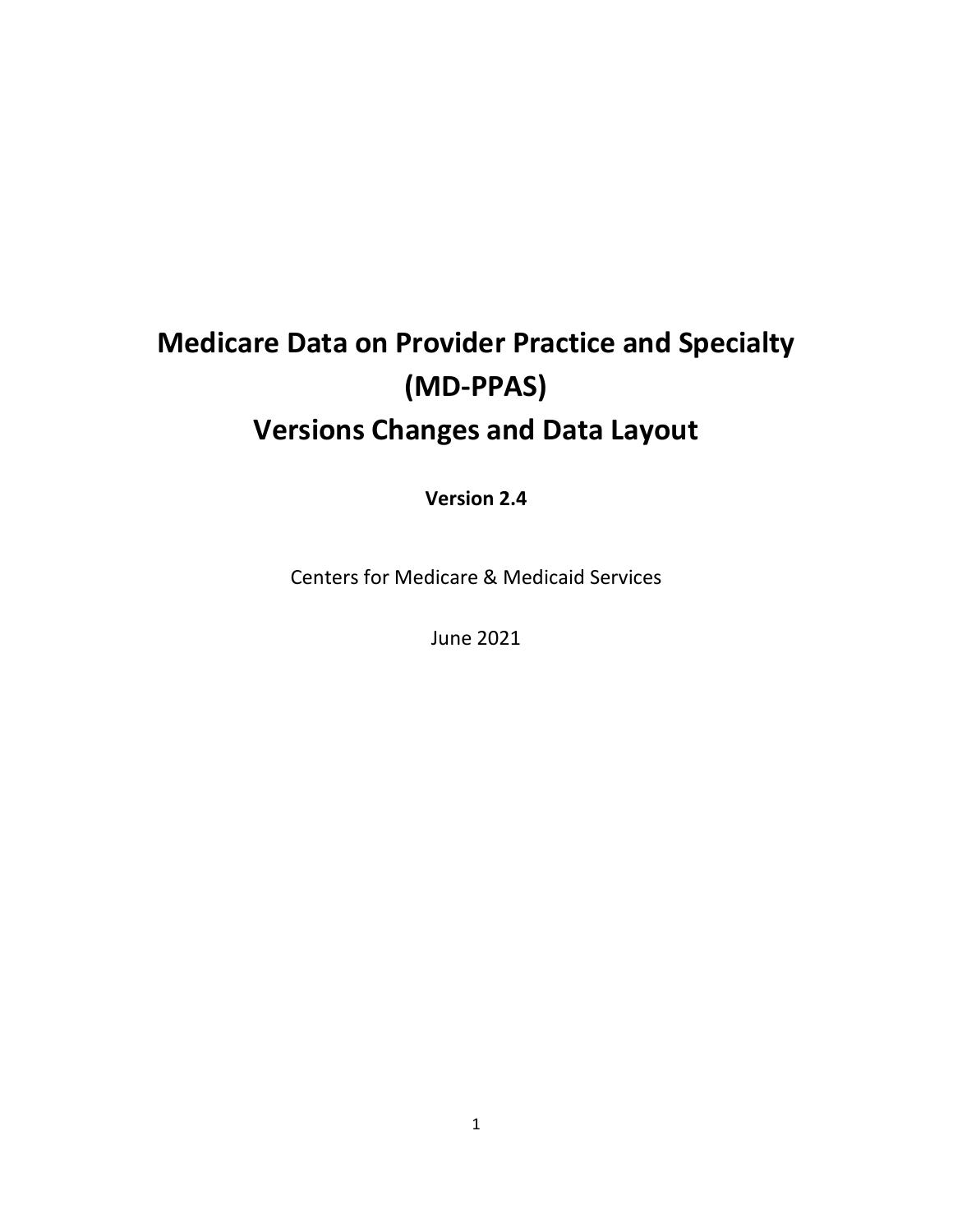## **Version Updates**

Version 2.4 introduces the following changes from version 2.3

- The MD-PPAS data include a modified broad specialty variable that provides a more detailed breakdown of non-physician specialties.
- The data also include two additional variables related to the percent of providers' line items that are performed in a given place of service (POS). Specifically, MD-PPAS data now include variables that report the percent of line items performed in urgent care centers and retail clinics. Internal analyses revealed that providers affiliated with large retail clinics or urgent care centers listed the place of service as "office" as well as "retail clinic" or "urgent care center". Therefore, to help data users more accurately capture the POS for these providers, the data now report service lines associated with retail clinics and urgent care centers separately rather than collapsing them into the other POS category.
- The data use a new methodology to assign providers to CBSAs based on the zip code reported on their submitted claims.
- Finally, the naming conventions for the MD-PPAS data sets were changed in order to conform to new internal documentation standards.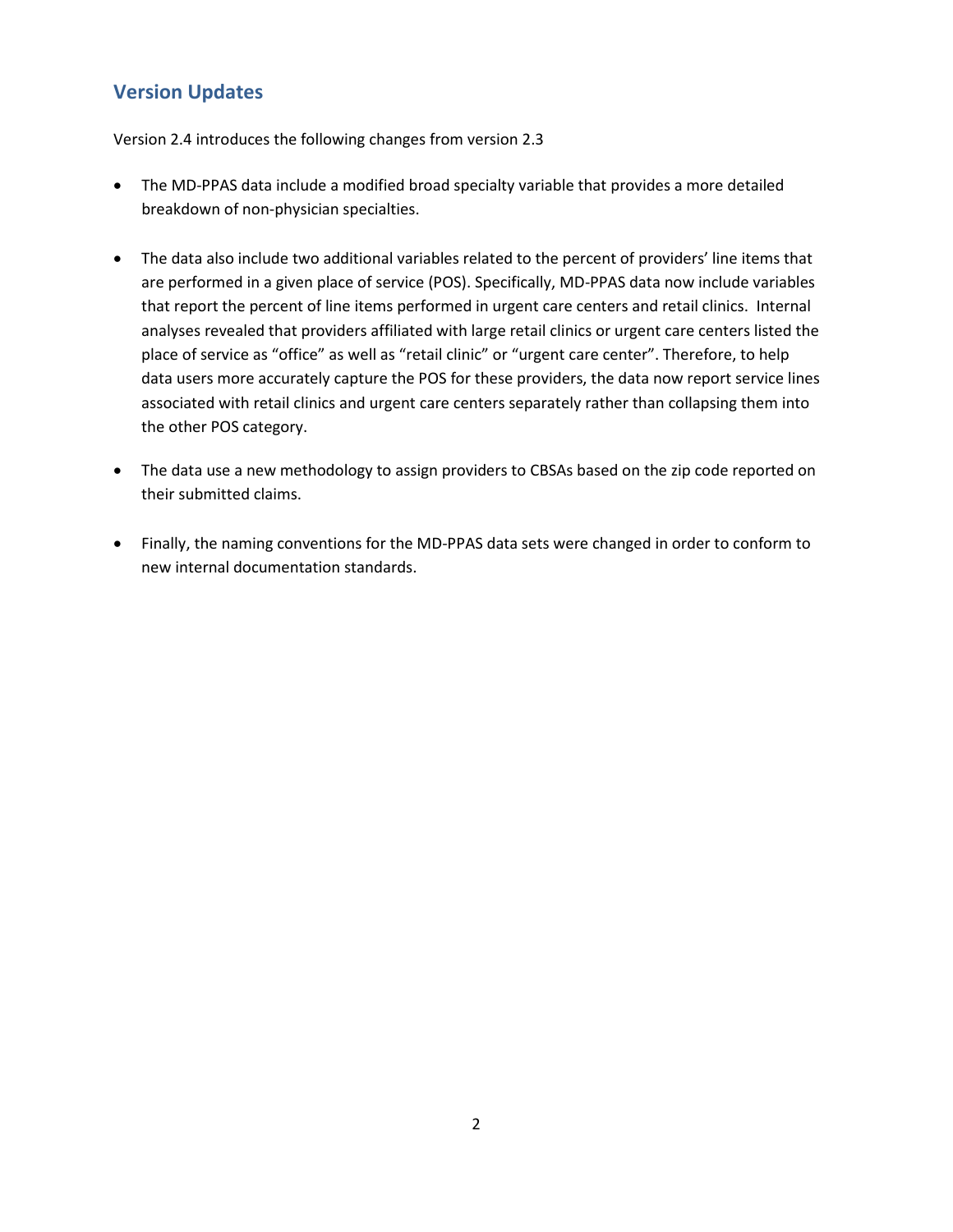## **MD-PPAS File Layout**

| <b>ID</b> variables | <b>Description</b>                 | Data Source  |
|---------------------|------------------------------------|--------------|
| npi                 | National provider identifier (NPI) | Claims       |
| name_last           | Provider last name                 | <b>NPPES</b> |
| name first          | Provider first name                | <b>NPPES</b> |
| name middle         | Provider middle name               | <b>NPPES</b> |

| Demographic<br>variables | <b>Description</b> | Data Source  |
|--------------------------|--------------------|--------------|
| sex                      | 1=Male; 2=Female   | <b>NPPES</b> |
| birth dt                 | Birth date         | <b>PECOS</b> |

| <b>Specialty variables</b> | <b>Description</b>                                                                                                                                                                                                                                                                                                                                                                                                                                                                                                                                                                                                                                                                                    | <b>Data Source</b> |
|----------------------------|-------------------------------------------------------------------------------------------------------------------------------------------------------------------------------------------------------------------------------------------------------------------------------------------------------------------------------------------------------------------------------------------------------------------------------------------------------------------------------------------------------------------------------------------------------------------------------------------------------------------------------------------------------------------------------------------------------|--------------------|
| spec_broad                 | Broad specialty based on spec_prim_1.<br>= Physician - Primary care<br>1<br>= Physician - Medical specialty<br>2<br>= Physician - Surgical specialty<br>3<br>= Physician - Obstetrics/gynecology with no primary care specialty.<br>4<br>= Physician - Hospital-based specialty (includes designated hospitalists)<br>5<br>= Physician - Psychiatry<br>6<br>= Non-physician – Nurse Practitioner and Physician Assistant<br>7<br>= Non-physician - Other Advanced Practice Registered Nurses (APRN)<br>8<br>= Non-physician - Limited Liability Physicians (LLP)<br>9<br>10 = Non-physician - Physical, Occupational, and Speech Therapists<br>$11 = Non-physician - Other$<br>99 = Specialty Unknown | PECOS/claims       |
| spec_prim_1                | Primary specialty (the most recently reported in PECOS)                                                                                                                                                                                                                                                                                                                                                                                                                                                                                                                                                                                                                                               | PECOS/claims       |
| spec_prim_1_name           | Name of primary specialty                                                                                                                                                                                                                                                                                                                                                                                                                                                                                                                                                                                                                                                                             |                    |
| spec_prim_2                | Concurrently reported primary specialty                                                                                                                                                                                                                                                                                                                                                                                                                                                                                                                                                                                                                                                               | PECOS/claims       |
| spec_prim_2_name           | Name of concurrently reported primary specialty                                                                                                                                                                                                                                                                                                                                                                                                                                                                                                                                                                                                                                                       |                    |
| spec source                | Source data for specialty<br>$1 = PECOS$<br>$2 = claims$                                                                                                                                                                                                                                                                                                                                                                                                                                                                                                                                                                                                                                              | PECOS/claims       |
| spec_source_hosp           | Source data for hospitalist specialty designation<br>$1 = PECOS$<br>2=claims                                                                                                                                                                                                                                                                                                                                                                                                                                                                                                                                                                                                                          | PECOS/claims       |

| <b>Place of service</b><br>(POS) variables | <b>Description</b>                                                | Data Source |
|--------------------------------------------|-------------------------------------------------------------------|-------------|
| pos office                                 | % of line items delivered in office                               | Claims      |
| pos retail                                 | % of line items delivered in retail clinics                       | Claims      |
| pos urgent                                 | % of line items delivered in urgent care centers                  | Claims      |
| pos inpat                                  | % of line items delivered in inpatient hospital                   | Claims      |
| pos opd                                    | % of line items delivered in hospital outpatient department (OPD) | Claims      |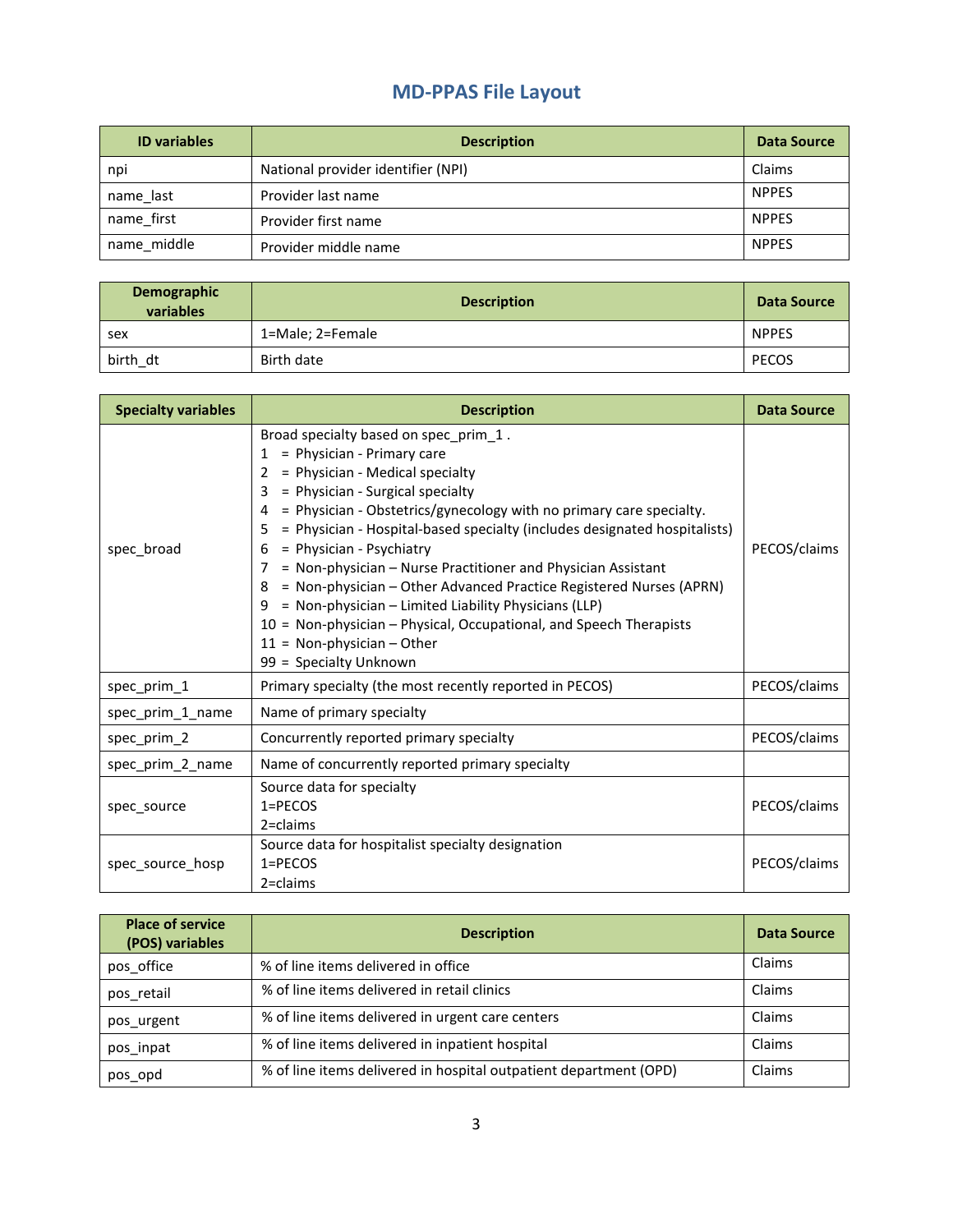| <b>Place of service</b><br>(POS) variables | <b>Description</b>                                                                                                                     | Data Source |
|--------------------------------------------|----------------------------------------------------------------------------------------------------------------------------------------|-------------|
| pos er                                     | % of line items delivered in emergency room (ER)                                                                                       | Claims      |
| pos nursing                                | % of line items delivered in nursing facility or skilled nursing facility                                                              | Claims      |
| pos asc                                    | % of line items delivered in ambulatory surgery center (ASC)                                                                           | Claims      |
| pos resid                                  | % of line items delivered in the patient's residence (i.e., home, assisted<br>living facility, custodial care facility, or group home) | Claims      |
| pos other                                  | % of line items delivered in other places of service                                                                                   | Claims      |

| <b>Geographic location</b> | <b>Description</b>                                                                                            | <b>Data Source</b> |
|----------------------------|---------------------------------------------------------------------------------------------------------------|--------------------|
| state                      | State abbreviation with the most line items for that NPI<br>99=missing                                        | Claims             |
| state multi                | Multiple state indicator (1=multiple states; 0=single state)                                                  | Claims             |
| cbsa_type                  | Type of CBSA for physician<br>1=Metropolitan area<br>2=Micropolitan area<br>3=non-CBSA<br>9=missing CBSA code | Claims             |
| cbsa cd                    | CBSA code with the most allowed line items for that NPI<br>00000=non-CBSA<br>99999=missing CBSA code          | Claims             |
| cbsa name                  | CBSA name                                                                                                     | Claims             |
| cbsa multi                 | Multiple CBSA indicator (1=multiple CBSAs; 0=single CBSA)                                                     | Claims             |

| Utilization summary<br>measures | <b>Description</b>                                     | Data Source |
|---------------------------------|--------------------------------------------------------|-------------|
| npi_srvc_lines                  | Count of line items billed by NPI                      | Claims      |
| npi allowed amt                 | Total allowed charges billed by NPI                    | Claims      |
| npi ung benes                   | Number of unique beneficiaries for whom the NPI billed | Claims      |

| <b>TIN1</b> variables | <b>Description</b>                                                                                                                                                                | Data Source  |
|-----------------------|-----------------------------------------------------------------------------------------------------------------------------------------------------------------------------------|--------------|
| tin1                  | Tax identification number (TIN) with the most service lines                                                                                                                       | Claims       |
| tin1_legal_name       | TIN1 legal name                                                                                                                                                                   | <b>PECOS</b> |
| tin1_srvc_month       | Twelve monthly flags for whether the NPI billed for any services under<br>TIN1. Position 1 pertains to January; position 12 to December.<br>$1 = \text{billed}$<br>0=did not bill | Claims       |
| tin1 srvc lines       | Count of line items billed under TIN1                                                                                                                                             | Claims       |
| tin1 allowed amt      | Total allowed charges billed under TIN1                                                                                                                                           | Claims       |
| tin1 ung benes        | Number of unique beneficiaries for whom the NPI billed under TIN1                                                                                                                 | Claims       |

| <b>TIN2 variables</b> | <b>Description</b>                                          | Data Source  |
|-----------------------|-------------------------------------------------------------|--------------|
| tin2                  | Tax identification number (TIN) with the most service lines | Claims       |
| tin2_legal_name       | TIN2 legal name                                             | <b>PECOS</b> |